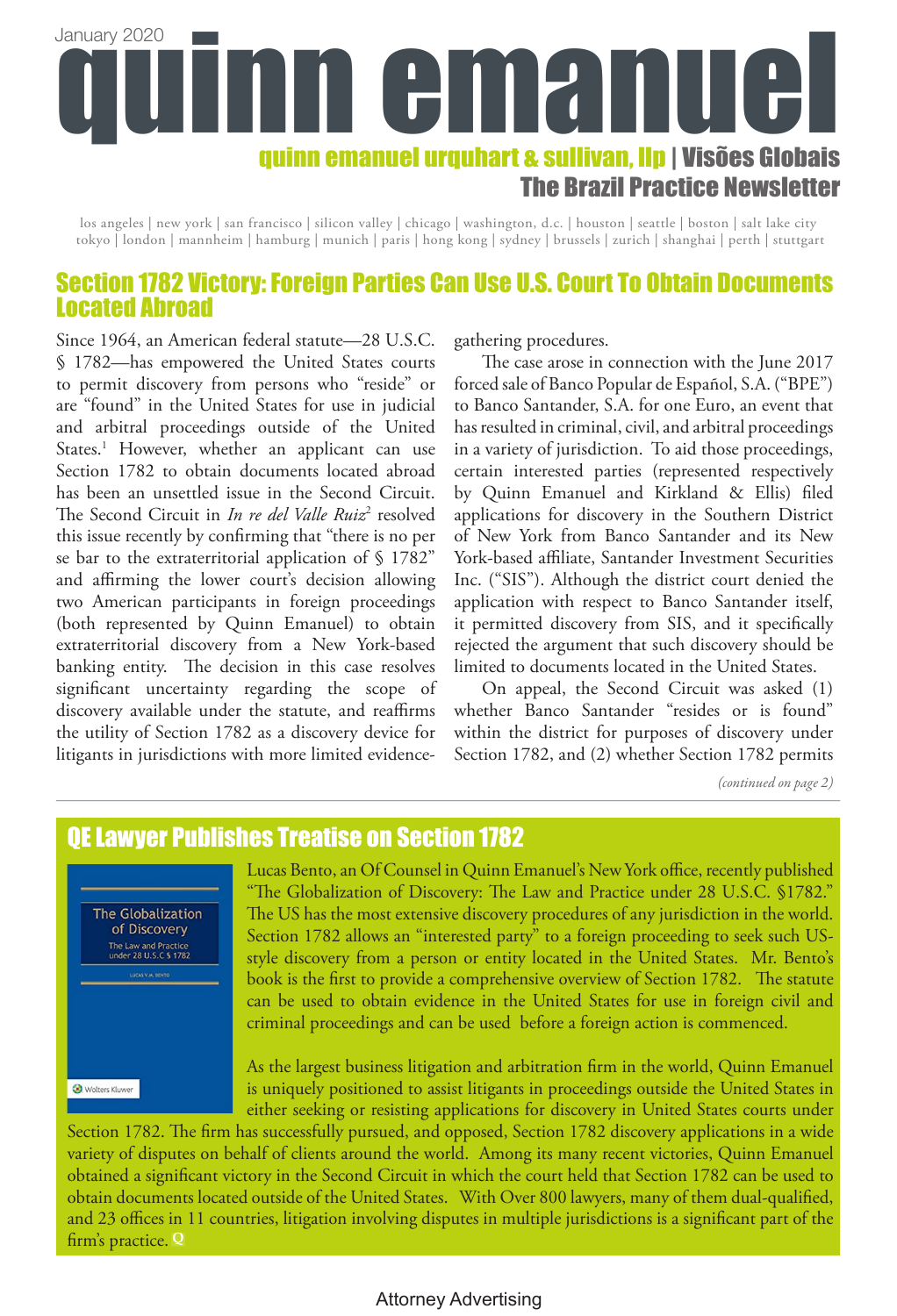discovery of documents physically located outside of the United States.

On the first question, the Second Circuit held that by permitting discovery from any person who "resides or is found" in a judicial district, Section 1782 extends to the limits of personal jurisdiction consistent with due process. The court was unpersuaded by Santander's argument that jurisdiction required physical presence for purposes of Section 1782, recognizing that the word "found" has been interpreted more broadly in other statutory contexts. Applying a newly-adopted standard, the court then evaluated whether Santander's contacts with the Southern District of New York were sufficient to subject it to specific personal jurisdiction, focusing in particular on the connection between Santander's activities in New York and the discovery materials being sought. Although, on the facts of the case, the court concluded that the connection was not sufficiently direct, its decision provides a framework for courts and litigants to assess whether corporations active in the United States but not domiciled here will be required to produce discovery materials in response to a Section 1782 subpoena.

On the second question, the Second Circuit explicitly considered the question:

#### **"does § 1782 apply extraterritorially?"**<sup>3</sup>

In affirming the lower court's decision allowing Section 1782 discovery for documents located abroad, the Second Circuit held that that "there is no per se bar to the extraterritorial application of § 1782." In so ruling, the Second Circuit joined the Eleventh Circuit in holding that because "§ 1782 authorizes discovery pursuant to the Federal Rules of Civil Procedure" and the "Federal Rules of Civil Procedure in turn authorize extraterritorial discovery so long as the documents to be produced are within the subpoenaed party's possession, custody, or control," it follows that "§ 1782 likewise allows extraterritorial discovery."4 In other words, "the location of responsive documents and electronically stored information—to the extent a physical location can be discerned in this digital age—does not establish a *per se* bar to discovery under § 1782."5

The Second Circuit also directly considered, and rejected, SIS's argument that the so-called "presumption against extraterritoriality"—a presumption that Congress ordinarily does not mean its legislation to apply outside the United States weighs against granting an application seeking documents outside of the United States. Further, the decision also abrogated numerous decisions from the

Southern District of New York and prior *dicta* from the Second Circuit which suggested a categorical bar to extraterritorial discovery under Section 1782.<sup>6</sup>

While the Second Circuit's decision appears to narrow the types of respondents subject to Section 1782 discovery in New York, it expands what an applicant can obtain in discovery from a qualified respondent, including in particular documents located outside of the United States. Of course, a district court has discretion to consider the location of documents in deciding a Section 1782 application. But the decision is a significant step in clarifying the applicability of the statute and confirms Section 1782's alignment with the Federal Rules of Civil Procedure, which permit discovery of documents within the respondent's possession, custody and control, wherever those documents are located. **Q**

- <sup>2</sup> *In re del Valle Ruiz*, No. 18-3226, 2019 WL 4924395,
- at \*7 (2d Cir. Oct. 7, 2019).
- <sup>3</sup> *In re del Valle Ruiz*, at \*7.

<sup>4</sup> *Id.*, at \*8 (*quoting Sergeeva v. Tripleton Int'l Ltd.*, 834 F.3d 1194, 1199-1200 (11th Cir. 2016)). <sup>5</sup> *Id.*

<sup>6</sup> *See e.g. Purolite Corp. v. Hitachi Am., Ltd.*, No. 17-mc-67, 2017 WL 1906905, at \*2 (S.D.N.Y. May 9, 2017) (no extraterritorial application); *In re Application of Kreke Immobilien KG*, No. 13-mc-110, 2013 WL 5966916, at \*4 (S.D.N.Y. Nov. 8, 2013) (same); *In re Godfrey*, 526 F.Supp.2d 417, 423 (S.D.N.Y. 2007) (same); *In re Microsoft Corp.*, 428 F. Supp. 2d 188, 194 n.5 (S.D.N.Y. 2006) (same).

<sup>1</sup> 28 U.S.C § 1782(a).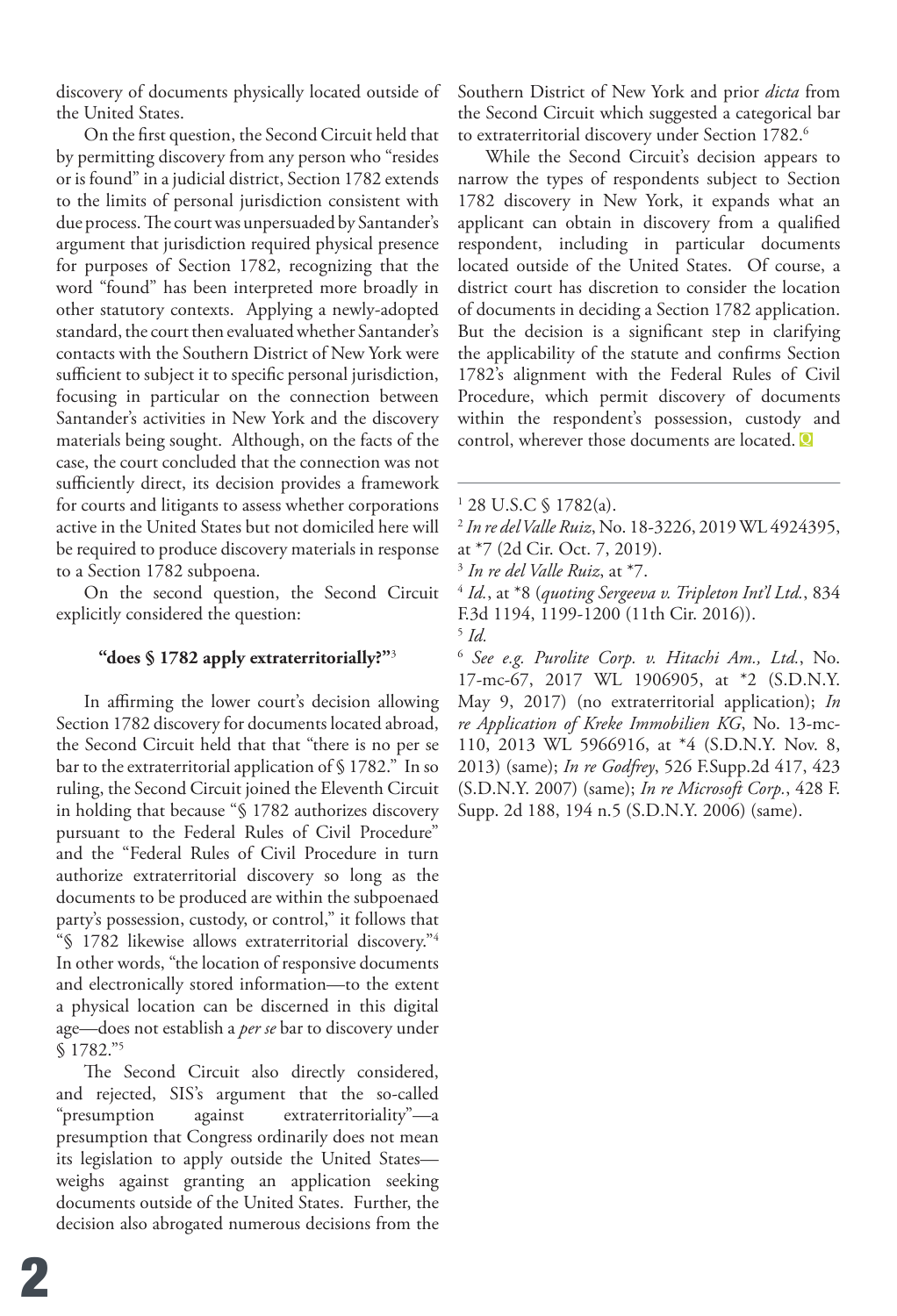# Pursuing Foreign Extra-Contractual Claims Relating to New York Governed Contracts: New York's Narrow Interpretation of Choice-of-Law Provision

New York courts customarily honor the parties' choice of which state's law should govern a contract. But, what does this mean for a claimant's extra-contractual claims?1 Particularly where the at-issue conduct occurred abroad, a claimant should consider alleging its extra-contractual claims under foreign law while pleading its U.S. claims in the alternative. The benefits of which are two-fold: *first*, foreign extra-contractual claims tend to have a different, often lower, pleading requirement making surviving a motion to dismiss more tenable; and *second*, certain conduct may warrant the awarding damages under a foreign law, where such conduct alone would not be sufficient under U.S. law.

\* \* \*

Where a claimant has extra-contractual claims that relate to a contract that (1) has a choice-of-law provision that is (2) governed by New York and (3) a forum-selection clause appointing New York as the exclusive jurisdiction, what law should apply?

#### **How Do New York Courts Evaluate a Choice-of-Law Provision?**

When dealing with choice-of-law provisions, as a threshold matter, New York courts evaluate two aspects: *first*, whether the choice-of-law provision is **valid**, and *second*, if valid, what is the **scope** of the choice-of-law provision—i.e., was the choice-of-law provision drafted broadly enough to encompass the extra-contractual claims. *See Fin. One Pub. Co. Ltd. v. Lehman Bros. Spec. Financing, Inc.*, 414 F.3d 325, 332–36 (2d Cir. 2005);

*Validity.* Under New York law, a contract can be invalid or void where it was entered into under duress, fraud, or undue influence, and where the contract is unconscionable (or shockingly unfair). New York contract law also provides voiding contracts where doing so would serve public policy, e.g., forcing employees to sign a contract forbidding medical leave. The validity of a contract would be determined by the forum's choice-of-law, in this case New York. *See, e.g., Valley Juice Ltd. v. Evian Waters of France, Inc.*, 87 F.3d 604, 607–08 (2d Cir.1996).

*Scope.* Because most contracts do not specify what law governs the interpretation of the scope of the choiceof-law provision, courts will generally determine the choice-of-law clause's scope under the same law that governs the clause's validity—i.e., the law of the forum. *See e.g., Krock v. Lipsay*, 97 F.3d 640, 645 (2d Cir.1996).2 New York courts will evaluate the scope of a choice-oflaw provision under New York law. S*ee Fin. One Pub. Co. Ltd. v. Lehman Bros. Spec. Financing, Inc.*, 414 F.3d 325, 332–36 (2d Cir. 2005); *J.A.O. Acquisition Corp. v. Stavitsky*, 192 Misc.2d 7, 745 N.Y.S.2d 634, 638 (Sup.Ct. N.Y. County 2001).

New York courts take a strict view towards construing contractual choice-of-law provisions and are generally reluctant to hold that they broadly encompass extra-contractual causes of action. *See Fin. One Pub. Co. Ltd. v. Lehman Bros. Spec. Financing, Inc.*, 414 F.3d 325, 332–36 (2d Cir. 2005). Therefore, in instances where a choice-of-law provision only addresses the *governing* and *construing* of a specific agreement or contract, New York courts have refused to apply that choice-of-law provision to extra-contractual claims.

Examples of Choice-of-Law Provisions that *Exclude* Extra-Contractual Claims

This contract shall be governed by the laws of the State of New York.<sup>3</sup>

This letter agreement, including its validity, interpretation, construction and performance shall be governed by and construed in accordance with the internal laws of the State of New York, without regard to principles of conflicts of law.<sup>4</sup>

This Agreement will be governed by and construed in accordance with the laws of the State of New York (without reference to choice of law doctrine).5

This Agreement will be governed by and construed in accordance with the laws of the State of New York.<sup>6</sup>

However, New York courts have applied choice-oflaw provisions where its language expands its scope to claims *relating* and *arising* from a specific contract or agreement.

Examples of Choice-of-Law Provisions that *Include* Extra-Contractual Claims

This Agreement and all claims related to it, its execution or the performance of the parties under it, shall be construed and governed in all respects according to the laws of the State of New York.7

The parties agreed that the laws of the state of Washington would apply to "any dispute of any sort that might arise between [Plaintiff] and Amazon."8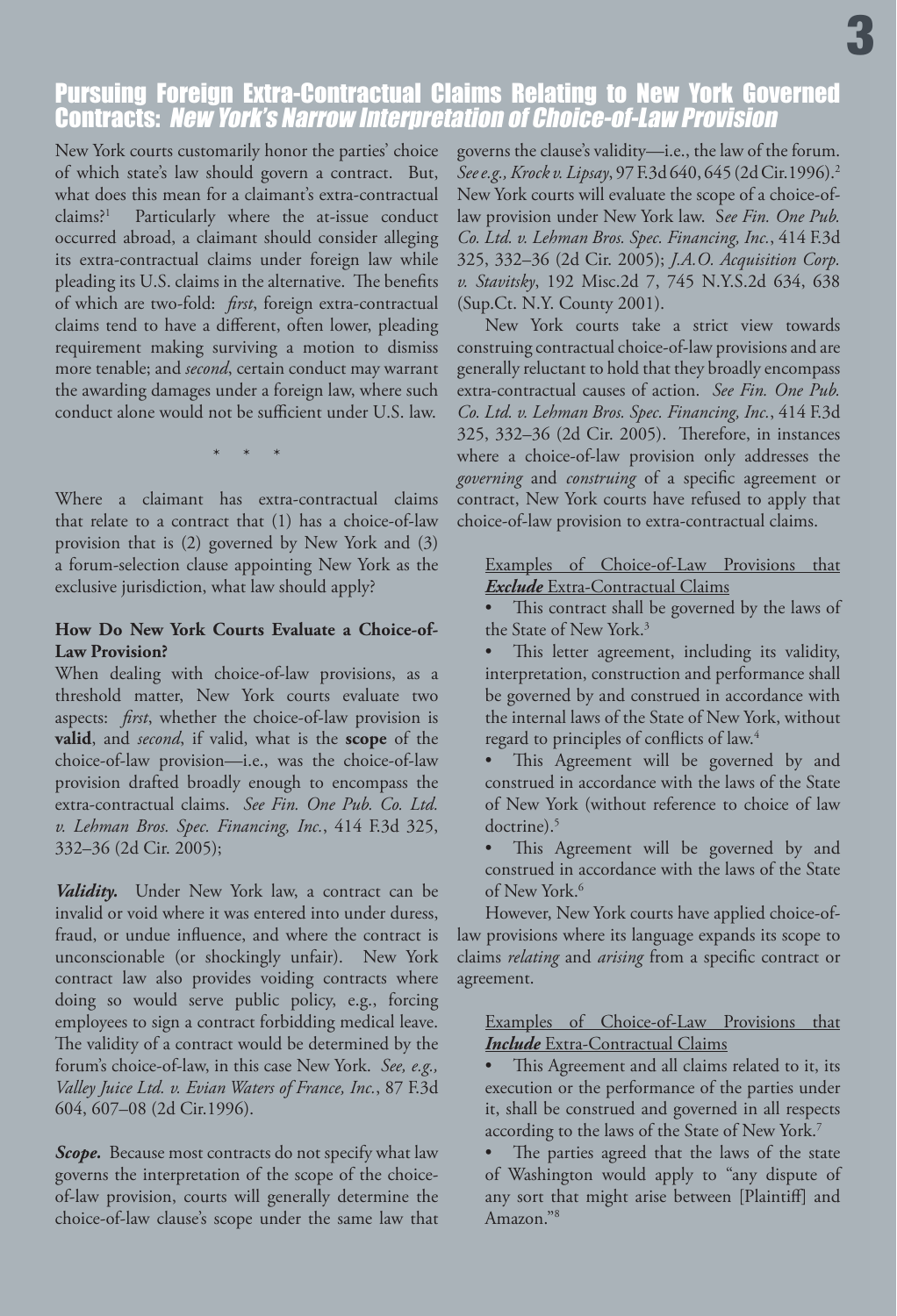• This Agreement and the legal relations between the parties hereto will be governed by and construed in accordance with the internal laws of the State of New York and without regard to conflicts of laws principles.<sup>9</sup>

In the event of any dispute between the parties to this agreement or with respect to any claim arising from the employment relationship, the applicable law shall be the substantive and procedural law of New York.10

#### **The Choice-of-Law Provision Does Not Apply to an Extra-Contractual Claims,** *Now What?*

Once determined that the choice-of-law provision does not apply to an extra-contractual claim, a New York court must conduct a choice-of-law analysis. However, such analysis is only appropriate past the motion to dismiss stage, as it is a fact-intensive inquiry. *See Mayaguez S.A. v. Citigroup, Inc.*, 16-cv-6788 (PGG), 2018 WL 1587597, at \*10 (S.D.N.Y. Mar. 28, 2018).

Under the choice-of-law analysis, a New York court must determine (1) whether there is an actual conflict between the application of the foreign law and New York law, i.e., that each jurisdiction provides different substantive rules which have a significant possible effect on the outcome of the trial, *see Fin. One Pub. Co. v. Lehman Bros. Special Fin., Inc.*, 414 F.3d 325, 331 (2d Cir.2005), and (2) if so, which jurisdiction has the greatest interest in the litigation, *see Starr Indem. & Liab. Co. v. Am. Claims Mgt., Inc.*, 14-cv-0463 JMF, 2015 WL 2152816, at \*3 (S.D.N.Y. May 7, 2015).

*Determining an Actual Conflict.* To evaluate whether there is an actual conflict between the jurisdictions, a New York court must first determine the foreign law at issue pursuant to Federal Rule of Civil Procedure 44.1. Under Rule 44.1, the parties can submit relevant information to the court without dealing with the same evidentiary standards required for other submissions, as determinations of foreign law is a question of law, not fact. *See Zuckerman v. Metro. Museum of Art*, 307 F. Supp. 3d 304, 316 (S.D.N.Y. 2018), aff'd, 928 F.3d 186 (2d Cir. 2019). Usually, parties will submit briefing, expert reports and declarations on foreign law. Failing to do so runs a risk that the court may adopt an adversary's interpretation. *Cf. Banco de Mexico v. Orient Fisheries, Inc.*, 680 F. Supp. 2d 1132, 1145–46 (C.D. Cal. 2010).

After determining the foreign law at issue, a New York court will compare the foreign law and the forum law to determine whether there is an actual conflict, specifically looking at the differences in requirements for establishing liability. *See Curley v. AMR Corp.*, 153 F.3d 5, 15 (2d Cir. 1998). For example, in *Curley*, the Second Circuit found that there was an actual conflict between New York's common law claims for false imprisonment, negligence, and gross negligence and Article 1910 of Mexican Civil Code, which generally establishes that anyone acting unlawfully or against good customs who causes damage to another shall repair the damage. *Id.* The greatest difference between the two is that for the Mexican Civil Code claims, whether the wrongful act was intentional or negligent does not have a distinct bearing on liability. *Id.* Intent, on the other hand, bears directly on liability in New York. Thus, an actual conflict existed.

*Interest Analysis.* If there is an actual conflict, a court will look to which jurisdiction has the greatest interest for "issues relating to tort claims," where "the significant contacts are, almost exclusively, the parties' domiciles and the locus of the tort." *Williams v. Deutsche Bank Securities, Inc.*, 04-cv-7588 (GEL), 2005 WL 1414435, at \*6 (S.D.N.Y. June 13, 2005) (internal formatting omitted); *see also Schultz v. Boy Scouts of Am., Inc.*, 480 N.E.2d 679, 684 (N.Y. 1985). In *Williams*, the Southern District of New York held that, although Defendant was incorporated in Delaware with its principle place of business in New York, California governed Williams' claims because (1) Williams was a resident of California, and (2) the tortious conduct—doing business with Williams as his advisor—took place in California.

#### **Why Consider Pursuing Extra-Contractual Claims under Foreign Laws?**

As the master of a complaint, a claimant has many theories available to it, as well as post-motion-todismiss leverage. Including foreign law claims is just one of the ways a claimant can better exert this leverage.

For example, foreign laws can offer a lower pleading requirement than their U.S. counterparts. As evidenced by *Generadora De Electricidad Del Caribe*, although the court recognized that the two legal concepts, *dolo* and fraud, were related—they were not synonymous. *See e.g., Generadora De Electricidad Del Caribe, Inc. v. Foster Wheeler Corp.*, 92 F. Supp. 2d 8, 19 (D.P.R. 2000). Puerto Rico's Supreme Court has "described 'dolo' as the genus and fraud as one of several species alongside with deceit, false representations, undue influence, and other insidious machinations." *Id.* In other words, where there is fraud, dolo is present, but dolo is also present in lesser modes, such as undue influence and insidious machination. *Id.* This difference is relevant in the pleading requirements—where, fraud requires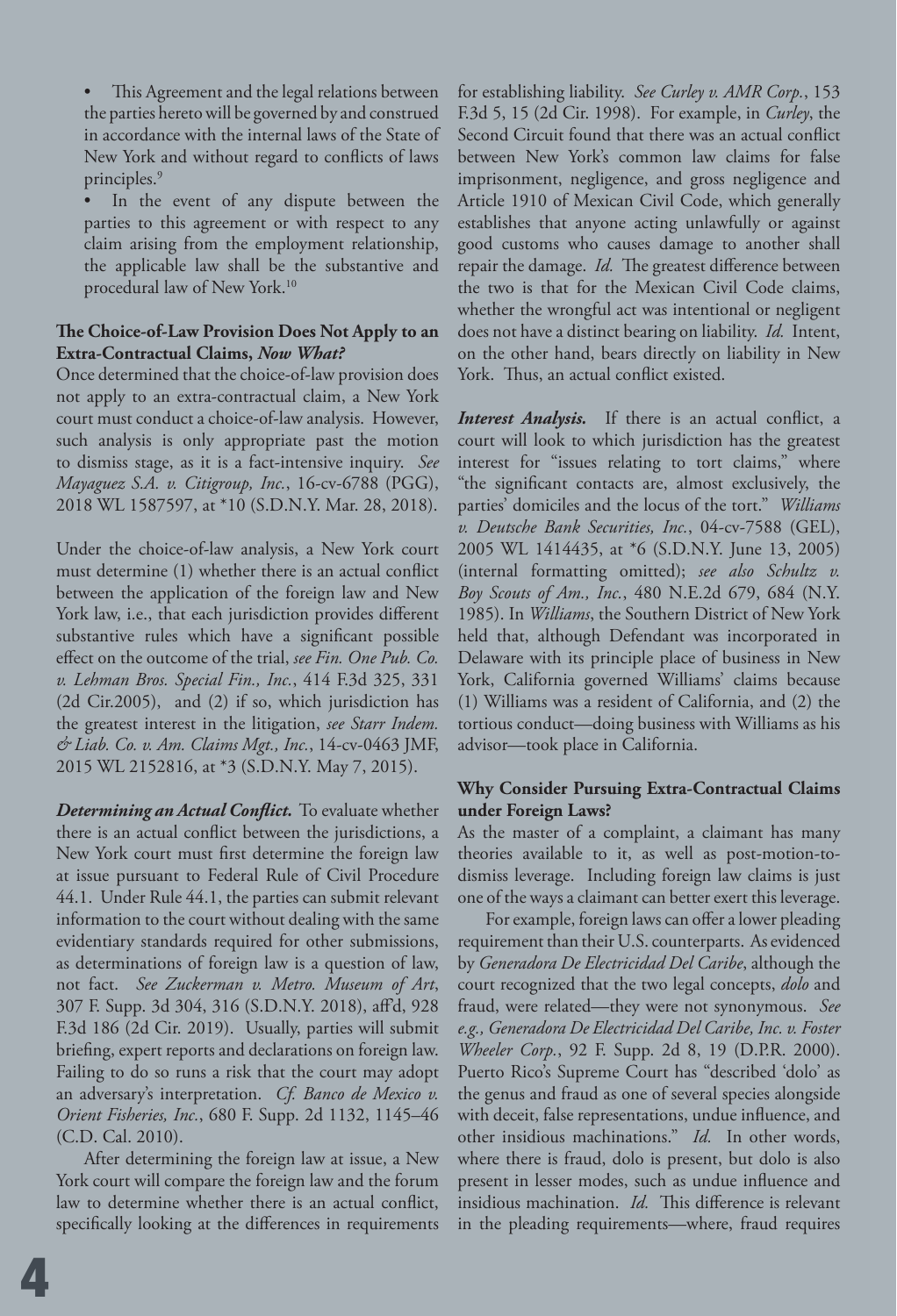a heightened pleading requirement under Rule 9(b) and *dolo* does not necessarily have to be pled at the heightened standard. *Id.*

Foreign laws can also award damages for conduct not alone sufficient in the U.S. For example, as discussed above, Article 1910 of Mexico's Federal Civil Code establishes that anyone acting unlawfully or against good customs who causes damage to another shall repair the damage. This statute is unlike its counterpart under U.S. law, where whether the wrongful act was negligent or intentional has a bearing on liability.

These fewer requirements can operate to provide a less-encumbered path to victory, or at the very least, operate as a bargaining piece post-motion to dismiss.

#### **The Benefits of Pleading in the Alternative.**

Federal Rule of Civil Procedure 8 provides for the often underutilized tool of alternative pleadings. As detailed above, because there is some uncertainty as to how a court will apply the choice-of-law analysis, especially given its fact intensity, pleading in the alternative provides for the security that a claimant's pleadings will not be wholesale dismissed for alleging the wrong applicable law.

#### **What Factors Should Interested Companies Consider?**

Potential claimants should consider the following prior to initiating litigation:

• Do you have extra-contractual claims that relate to a contract? If so, does the contract have a conflict-of-law provision?

• Does the conflict-of-law provision provide for New York law to apply? Are you going to bring your lawsuit in New York?

• How broad is the conflict-of-law provision? Does it apply to "any claims relating" to the agreement? Or, does it apply only to "construing and interpreting" the agreement?

Did the relevant conduct relating to your extra-contractual claims occur somewhere outside of New York? Were representations made in a foreign location?

Is there an actual conflict between New York law as it relates to your extra-contractual claims and the foreign law? If so, are the differences significant that they could affect trial? Are you willing to hire an expert?

• Does the foreign law provide for additional causes of action? Is there any reason why you may not want to plead your foreign claims, and your U.S. claims in the alternative? **Q**

<sup>1</sup> Examples of extra-contractual claims include fraud, breach of fiduciary duties, and setoff claims. However, unjust enrichment is not considered an extra-contractual claim in New York, as it is considered based in contract.

<sup>2</sup> Some other jurisdictions will apply the law of the contracted choice-of-law to determine its scope. *See Odin Shipping Ltd. v. Drive Ocean V MV*, 221 F.3d 1348, 2000 WL 576436, at \*1 (9th Cir. May 11, 2000) (unpublished).

<sup>3</sup> *Knieriemen v. Bache Halsey Stuart Shields Inc.*, 74 A.D.2d 290, 427 N.Y.S.2d 10 (1st Dep't 1980), *overruled on other grounds, Rescildo v. R.H. Macy's*, 187 A.D.2d 112, 594 N.Y.S.2d 139 (1st Dep't 1993).

<sup>4</sup> *Twinlab Corp. v. Paulson*, 283 A.D.2d 570, 724 N.Y.S.2d 496, 496 (2d Dep't 2001).

<sup>5</sup> *Fin. One Pub. Co. Ltd. v. Lehman Bros. Spec. Financing, Inc.*, 414 F.3d 325, 332–36 (2d Cir. 2005).

<sup>6</sup> *Mayaguez S.A. v. Citigroup, Inc.*, No. 16-CV-6788 (PGG), 2018 WL 1587597, at \*10 (S.D.N.Y. Mar. 28, 2018).

<sup>7</sup> *Bausch & Lomb Inc. v. Mimetogen Pharm., Inc.*, 2016 WL 2622013 \*6 (W.D.N.Y. May 5, 2016).

<sup>8</sup> *Holmes v. Apple Inc.*, 17-cv-4557 (ER), 2018 WL 3542856, at \*12 n.12 (S.D.N.Y. July 23, 2018).

<sup>9</sup> *Coscarelli v. ESquared Hosp. LLC*, 364 F. Supp. 3d 207, 220 (S.D.N.Y. 2019).

<sup>10</sup> *McPhee v. Gen. Elec. Int'l, Inc.*, 426 F. App'x 33, 34 (2d Cir. 2011).